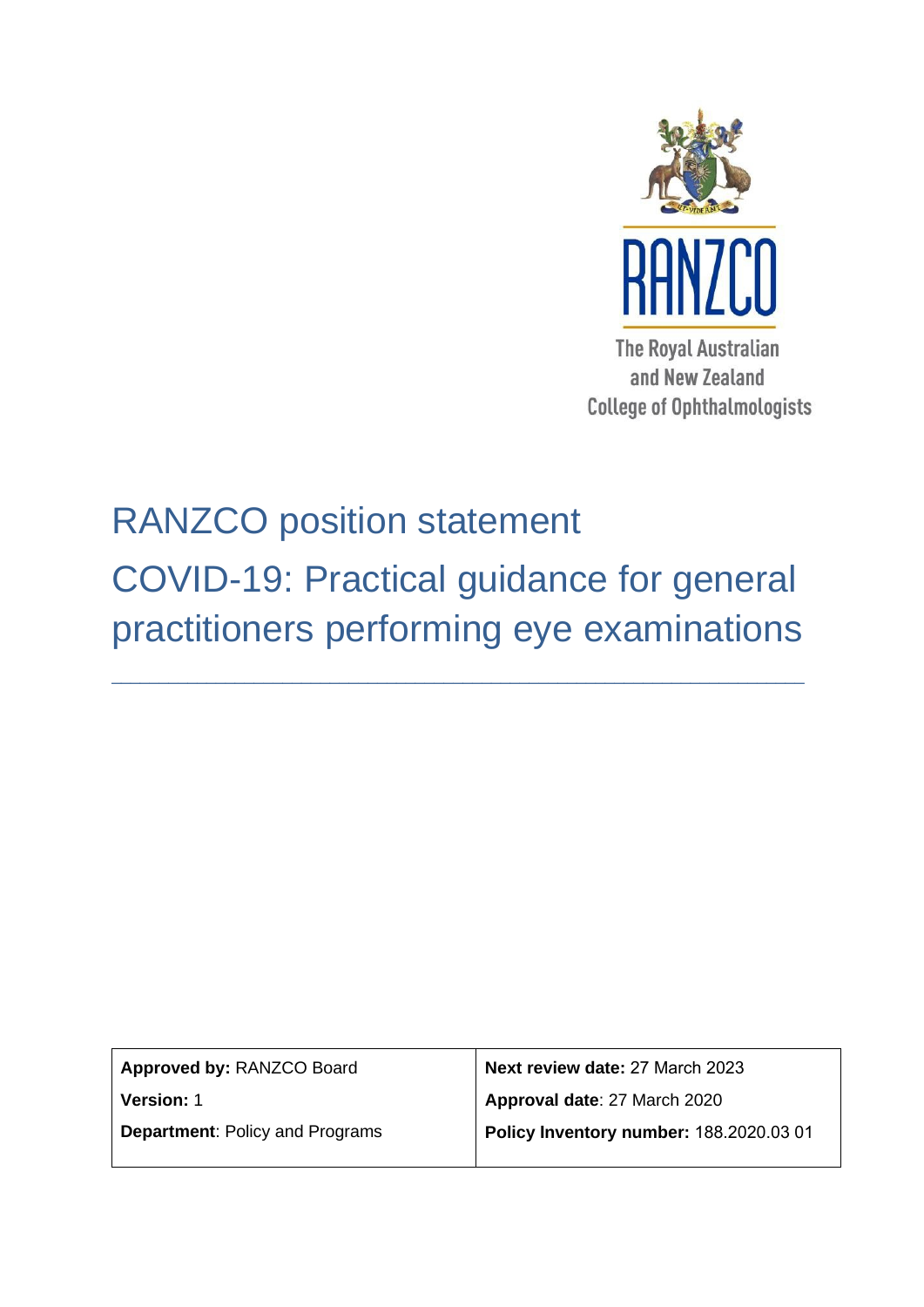*COVID-19: Practical guidance for general practitioners performing eye examinations– 25 March, 2020*

The Royal Australian and New Zealand College of Ophthalmologists and The Royal Australian College of General Practitioners make the following recommendations regarding eye examination during the COVID-19 pandemic.

## Advice for General Practitioners

### GENERAL ADVICE

- Consider phone consultation or videoconference for all patients. This is particularly relevant for patients describing an acute red eye or conjunctivitis, fever or respiratory symptoms. COVID-19 is known to cause conjunctival congestion in approximately 0.8% of patients infected by SARS-CoV-2.<sup>1</sup>
	- o If there is no visual loss or discharge, please advise your patient to use artificial tears, 3-4 times daily, for a few days
	- o If discharge is present, advise use of over the counter Chloramphenicol (Chlorsig) eyedrops 4 times a day
	- o If there is no improvement or symptoms worsen, notify an ophthalmologist so that they can arrange a consultation via telehealth.
- Minimise patient wait and consultation (staff-patient contact) times in the clinic. Try to establish as much of the history and investigation results before calling the patient into the consultation room.

#### SPECIFIC ADVICE

- Only perform an examination if it will change your management plan
- Perform as much history and examination (e.g. visual acuity) as possible at a distance of at least 1.5m
- Some examination techniques can be performed without touching the patient: visual acuity, confrontation visual fields, pupillary light reaction, red reflex, extraocular movements. When testing visual acuity, start at the lowest line to speed things up.
- Avoid routine tonometry, and do **NOT** use puff tonometry
- Avoid direct ophthalmoscopy if possible
- If close-up examination is required, consider wearing a face mask. Both examiner and patient should refrain from talking if possible.
- Slit lamp use should be avoided, but if it is necessary ensure a breathshield of sufficient size to limit droplet spread is installed (see attached photo).
- If a patient with known COVID-19 needs urgent eye care, they should be referred to a hospital (phone the fever clinic ahead of time for directions and use infection control) or discuss with an ophthalmologist.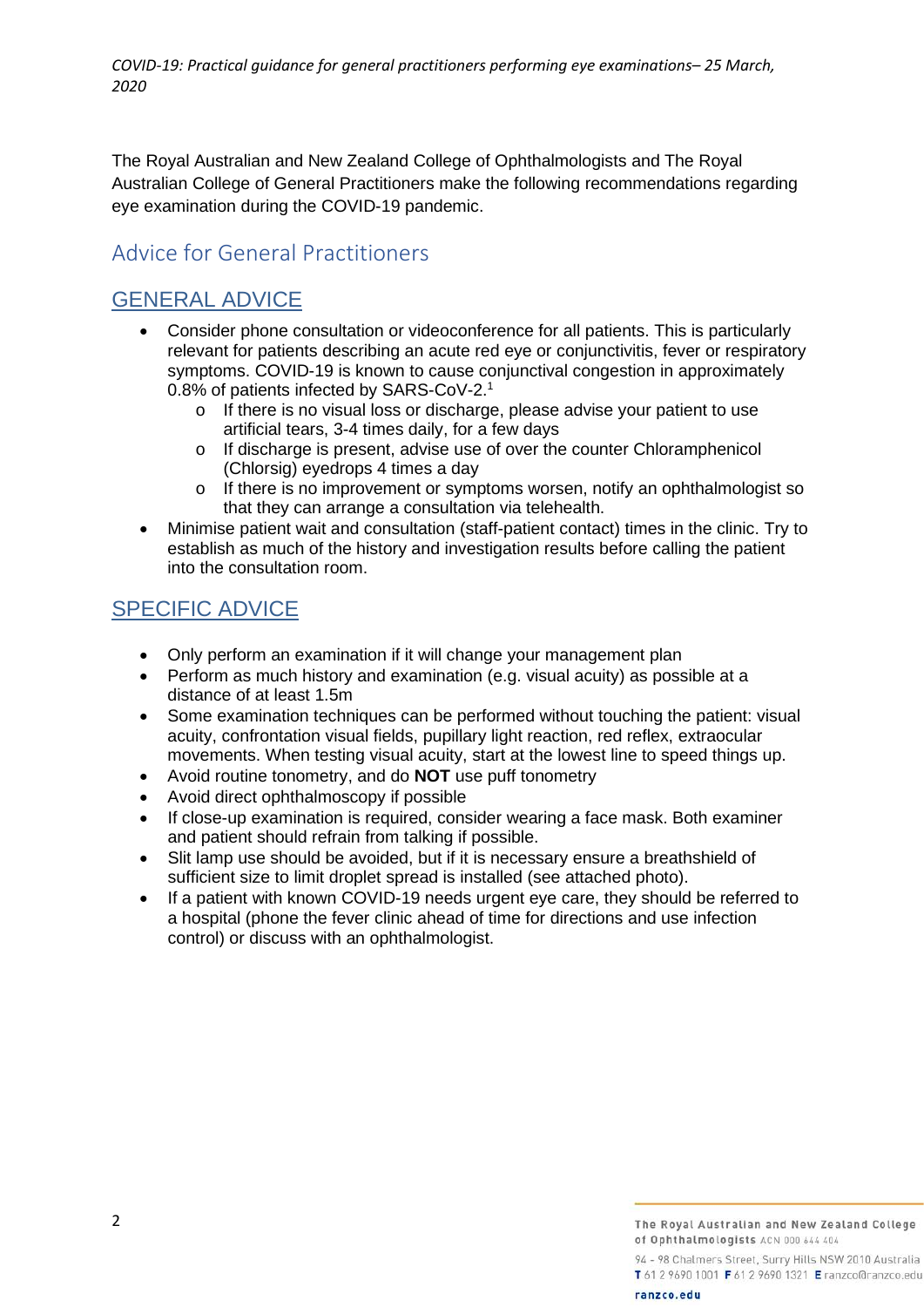*COVID-19: Practical guidance for general practitioners performing eye examinations– 25 March, 2020*

#### **Slitlamp Breathshields:**

1. Commercial



2. Home-made from piece of plastic from Bunnings